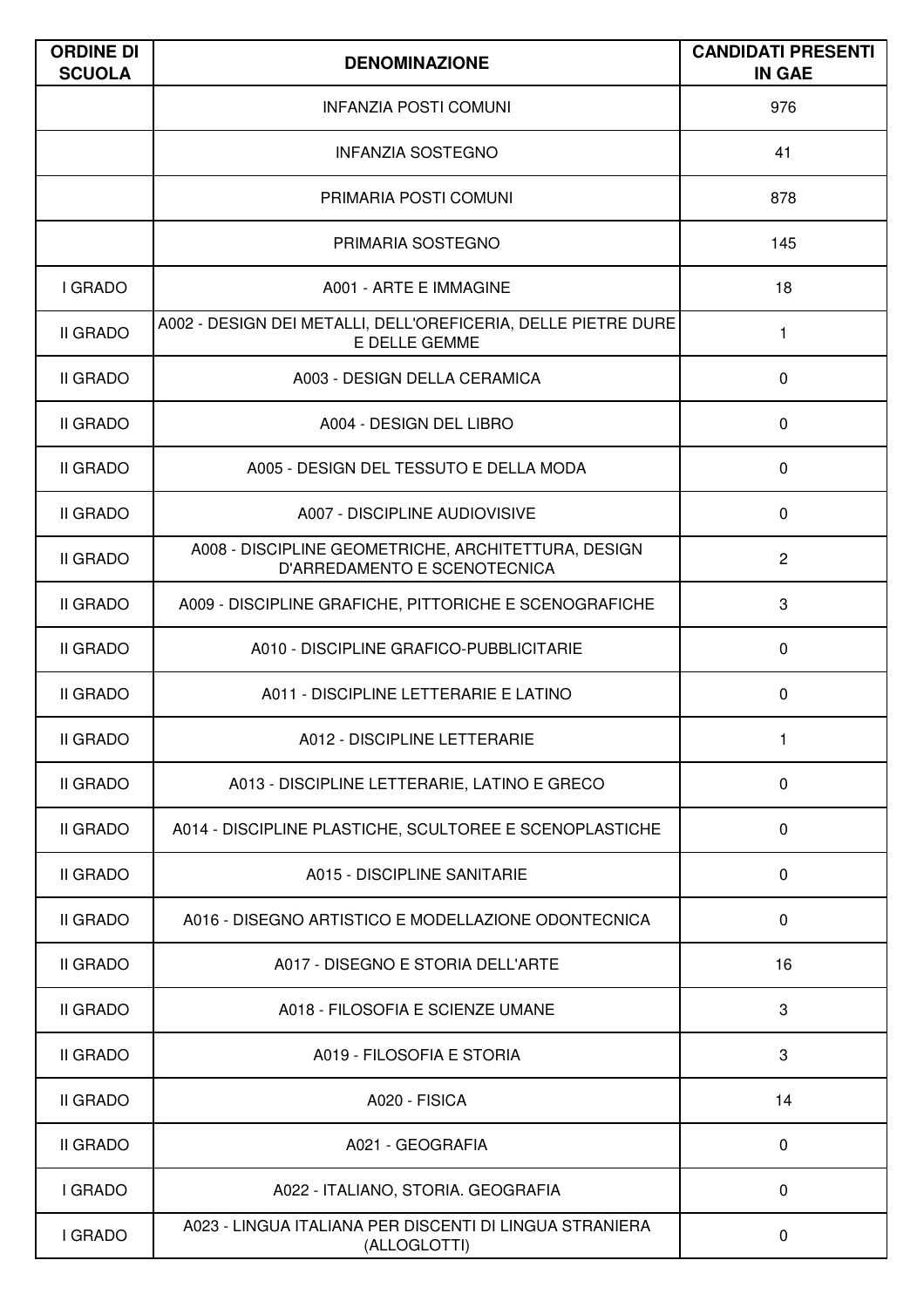| II GRADO        | A026 - MATEMATICA                                                                          | $\mathbf 0$    |
|-----------------|--------------------------------------------------------------------------------------------|----------------|
| II GRADO        | A027 - MATEMATICA E FISICA                                                                 | 8              |
| I GRADO         | A028 - MATEMATICA E SCIENZE                                                                | 1              |
| <b>II GRADO</b> | A029 - MUSICA                                                                              | 6              |
| I GRADO         | A030 - MUSICA                                                                              | 3              |
| II GRADO        | A031 - SCIENZE DEGLI ALIMENTI                                                              | $\mathbf 0$    |
| <b>II GRADO</b> | A032 - SCIENZE DELLA GEOLOGIA E DELLA MINERALOGIA                                          | $\mathbf{0}$   |
| II GRADO        | A033 - SCIENZE E TECNOLOGIE AERONAUTICHE                                                   | $\mathbf{0}$   |
| <b>II GRADO</b> | A034 - SCIENZE E TECNOLOGIE CHIMICHE                                                       | 1              |
| II GRADO        | A037 - SCIENZE E TECNOLOGIE DELLE COSTRUZIONI TECNOLOGIE<br>E TECNICHE DI RAPPRESENTAZIONE | 10             |
| II GRADO        | A038 - SCIENZE E TECNOLOGIE DELLE COSTRUZIONI<br><b>AERONAUTICHE</b>                       | $\mathbf 0$    |
| <b>II GRADO</b> | A039 - SCIENZE E TECNOLOGIE DELLE COSTRUZIONI NAVALI                                       | $\mathbf{0}$   |
| II GRADO        | A040 - SCIENZE E TECNOLOGIE ELETTRICHE ED ELETTRONICHE                                     | 9              |
| II GRADO        | A041 - SCIENZE E TECNOLOGIE INFORMATICHE                                                   | 1              |
| <b>II GRADO</b> | A042 - SCIENZE E TECNOLOGIE MECCANICHE                                                     | $\Omega$       |
| <b>II GRADO</b> | A043 - SCIENZE E TECNOLOGIE NAUTICHE                                                       | 0              |
| <b>II GRADO</b> | A044 - SCIENZE E TECNOLOGIE TESSILI, DELL'ABBIGLIAMENTO E<br><b>DELLA MODA</b>             | $\mathbf 0$    |
| II GRADO        | A045 - SCIENZE ECONOMICO-AZIENDALI                                                         | 12             |
| <b>II GRADO</b> | A046 - SCIENZE GIURIDICO-ECONOMICHE                                                        | 267            |
| II GRADO        | A047 - SCIENZE MATEMATICHE APPLICATE                                                       | 17             |
| II GRADO        | A048 - SCIENZE MOTORIE E SPORTIVE                                                          | $\mathbf 0$    |
| I GRADO         | A049 - SCIENZE MOTORIE E SPORTIVE                                                          | 0              |
| II GRADO        | A050 - SCIENZE NATURALI, CHIMICHE E BIOLOGICHE                                             | $\mathbf 0$    |
| II GRADO        | A051 - SCIENZE, TECNOLOGIE E TECNICHE AGRARIE                                              | 1              |
| II GRADO        | A052 - SCIENZE, TECNOLOGIE E TECNICHE DI PRODUZIONI ANIMALI                                | $\mathbf 0$    |
| II GRADO        | A053 - STORIA DELLA MUSICA                                                                 | $\mathbf 0$    |
| II GRADO        | A054 - STORIA DELL'ARTE                                                                    | $\overline{2}$ |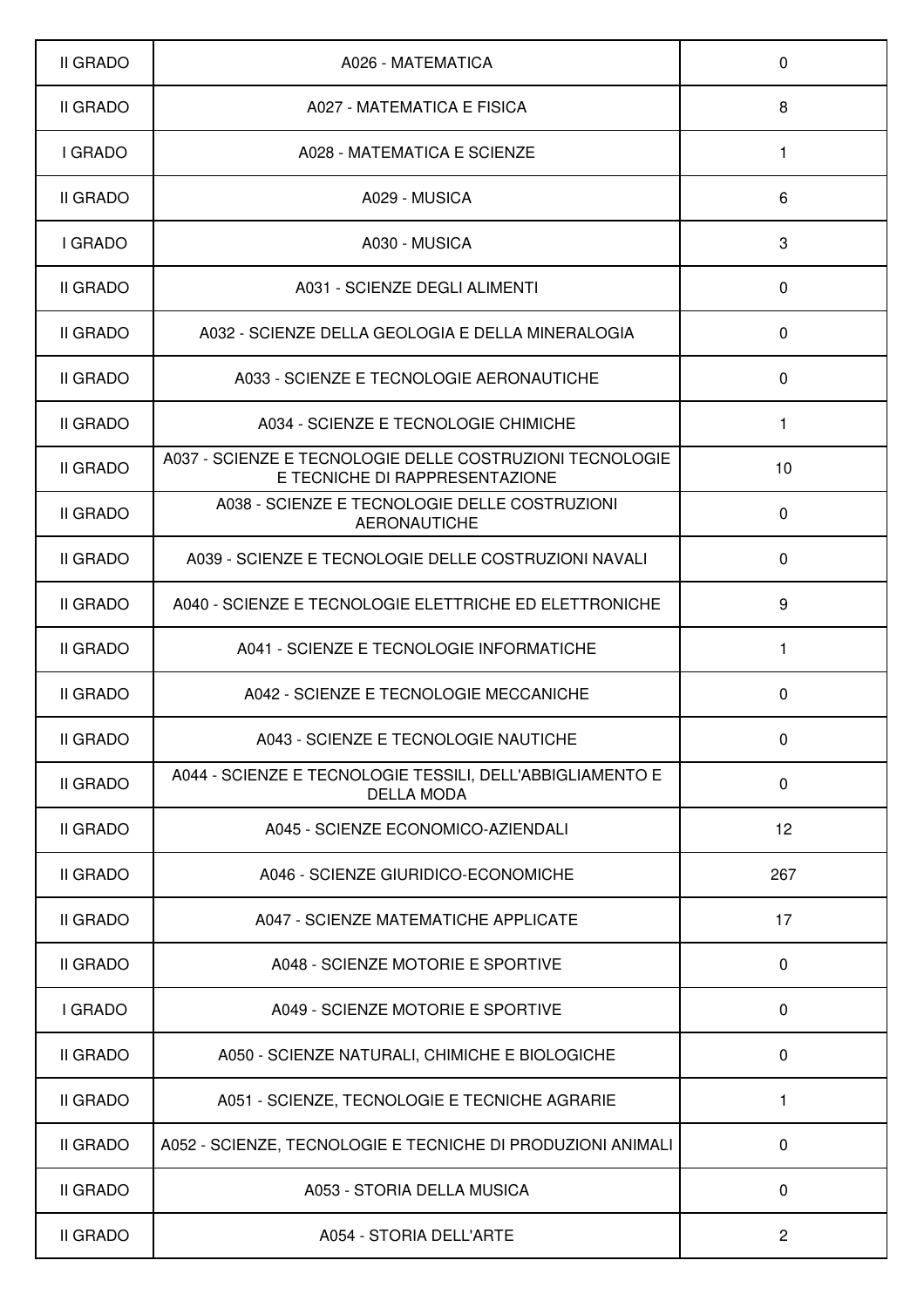| I GRADO         | A060 - TECNOLOGIA                                                       | $\mathbf 0$    |
|-----------------|-------------------------------------------------------------------------|----------------|
| <b>II GRADO</b> | A061 - TECNOLOGIE E TECNICHE DELLE COMUNICAZIONI<br><b>MULTIMEDIALI</b> | $\mathbf{0}$   |
| <b>II GRADO</b> | A062 - TECNOLOGIE E TECNICHE DELLA GRAFICA                              | $\mathbf 0$    |
| <b>II GRADO</b> | A063 - TECNOLOGIE MUSICALI                                              | $\mathbf 0$    |
| <b>II GRADO</b> | A064 - TEORIA, ANALISI E COMPOSIZIONE                                   | $\mathbf 0$    |
| II GRADO        | A066 - TRATTAMENTO TESTI, DATI ED APPLICAZIONI, INFORMATICA             | 6              |
| <b>II GRADO</b> | AA24 - LINGUE E CULTURE STRANIERE (FRANCESE)                            | 1              |
| I GRADO         | AA25 - LINGUE E CULTURE STRANIERE (FRANCESE)                            | $\mathbf 0$    |
| <b>II GRADO</b> | AA55 - STRUMENTO MUSICALE (ARPA)                                        | $\mathbf{0}$   |
| I GRADO         | AA56 - STRUMENTO MUSICALE (ARPA)                                        | $\mathbf 0$    |
| <b>II GRADO</b> | AB24 - LINGUE E CULTURE STRANIERE (INGLESE)                             | $\overline{2}$ |
| I GRADO         | AB25 - LINGUE E CULTURE STRANIERE (INGLESE)                             | 6              |
| <b>II GRADO</b> | AB55 - STRUMENTO MUSICALE (CHITARRA)                                    | $\mathbf 0$    |
| I GRADO         | AB56 - STRUMENTO MUSICALE (CHITARRA)                                    | $\mathbf 0$    |
| <b>II GRADO</b> | AC24 - LINGUE E CULTURE STRANIERE (SPAGNOLO)                            | $\mathbf 0$    |
| I GRADO         | AC25 -LINGUE E CULTURE STRANIERE (SPAGNOLO)                             | 0              |
| <b>II GRADO</b> | AC55 - STRUMENTO MUSICALE (CLARINETTO)                                  | $\mathbf 0$    |
| I GRADO         | AC56 - STRUMENTO MUSICALE (CLARINETTO)                                  | $\mathbf 0$    |
| <b>II GRADO</b> | AD24 - LINGUE E CULTURE STRANIERE (TEDESCO)                             | 1              |
| I GRADO         | AD25 - LINGUE E CULTURE STRANIERE (TEDESCO)                             | $\mathbf 0$    |
| <b>II GRADO</b> | AD55 - STRUMENTO MUSICALE (CORNO)                                       | $\mathbf 0$    |
| I GRADO         | AD56 - STRUMENTO MUSICALE (CORNO)                                       | $\mathbf 0$    |
| I GRADO         | <b>ADMM - SOSTEGNO</b>                                                  | $\mathbf 0$    |
| II GRADO        | ADSS - SOSTEGNO                                                         | 49             |
| <b>II GRADO</b> | AE24 - LINGUE E CULTURE STRANIERE (RUSSO)                               | $\mathbf 0$    |
| <b>II GRADO</b> | AE55 - STRUMENTO MUSICALE (FAGOTTO)                                     | $\mathbf 0$    |
| I GRADO         | AE56 - STRUMENTO MUSICALE (FAGOTTO)                                     | 0              |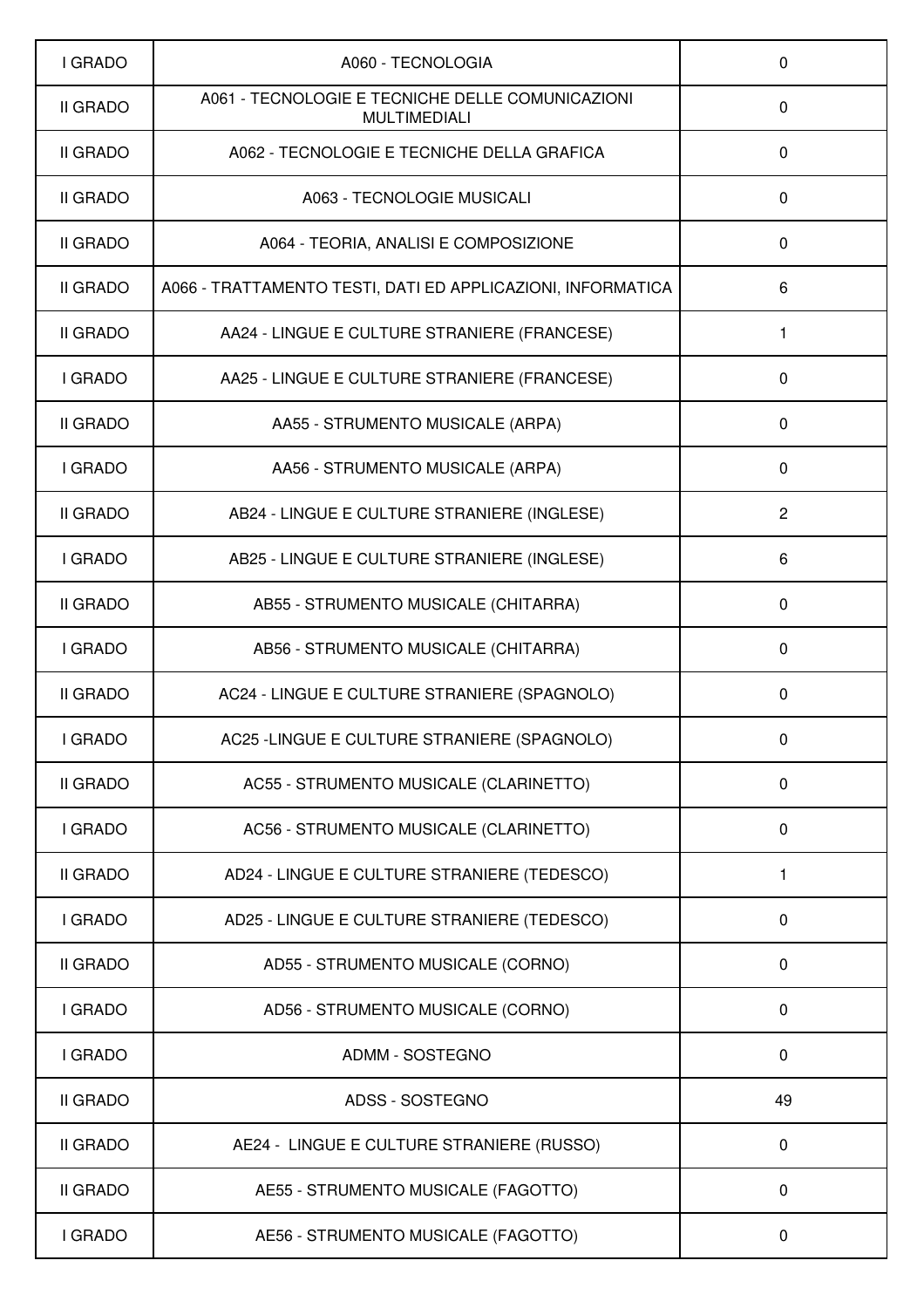| <b>II GRADO</b> | AF24 - LINGUE E CULTURE STRANIERE (ALBANESE)   | 0            |
|-----------------|------------------------------------------------|--------------|
| I GRADO         | AF25 - LINGUE E CULTURE STRANIERE (ALBANESE)   | 0            |
| II GRADO        | AF55 - STRUMENTO MUSICALE (FISARMONICA)        | $\mathbf 0$  |
| I GRADO         | AF56 - STRUMENTO MUSICALE (FISARMONICA)        | $\Omega$     |
| <b>II GRADO</b> | AG55 - STRUMENTO MUSICALE (FLAUTO)             | $\Omega$     |
| I GRADO         | AG56 - STRUMENTO MUSICALE (FLAUTO)             | $\mathbf 0$  |
| II GRADO        | AH55 - STRUMENTO MUSICALE (OBOE)               | 0            |
| <b>I GRADO</b>  | AH56 - STRUMENTO MUSICALE (OBOE)               | $\Omega$     |
| II GRADO        | AI24 - LINGUE E CULTURE STRANIERE (CINESE)     | $\Omega$     |
| II GRADO        | AI55 - STRUMENTO MUSICALE (PERCUSSIONI)        | $\mathbf{0}$ |
| I GRADO         | AI56 - STRUMENTO MUSICALE (PERCUSSIONI)        | $\Omega$     |
| II GRADO        | AJ24 - LINGUE E CULTURE STRANIERE (GIAPPONESE) | $\mathbf 0$  |
| I GRADO         | AJ25 - LINGUE E CULTURE STRANIERE (GIAPPONESE) | $\mathbf 0$  |
| II GRADO        | AJ55 - STRUMENTO MUSICALE (PIANOFORTE)         | $\Omega$     |
| I GRADO         | AJ56 - STRUMENTO MUSICALE (PIANOFORTE)         | $\mathbf 0$  |
| II GRADO        | AK55 - STRUMENTO MUSICALE (SAXOFONO)           | 0            |
| I GRADO         | AK56 - STRUMENTO MUSICALE (SAXOFONO)           | $\mathbf 0$  |
| II GRADO        | AL24 - LINGUE E CULTURE STRANIERE (ARABO)      | $\mathbf 0$  |
| II GRADO        | AL55 - STRUMENTO MUSICALE (TROMBA)             | $\pmb{0}$    |
| I GRADO         | AL56 - STRUMENTO MUSICALE (TROMBA)             | $\mathbf 0$  |
| II GRADO        | AM24 - LINGUE E CULTURE STRANIERE (NEO GRECO)  | $\mathbf 0$  |
| II GRADO        | AM55 - STRUMENTO MUSICALE (VIOLINO)            | 0            |
| I GRADO         | AM56 - STRUMENTO MUSICALE (VIOLINO)            | 0            |
| <b>II GRADO</b> | AN24 - LINGUE E CULTURE STRANIERE (PORTOGHESE) | $\mathbf 0$  |
| II GRADO        | AN55 - STRUMENTO MUSICALE (VIOLONCELLO)        | $\mathbf 0$  |
| I GRADO         | AN56 - STRUMENTO MUSICALE (VIOLONCELLO)        | $\mathbf 0$  |
| II GRADO        | AO55 - STRUMENTO MUSICALE (CANTO)              | 0            |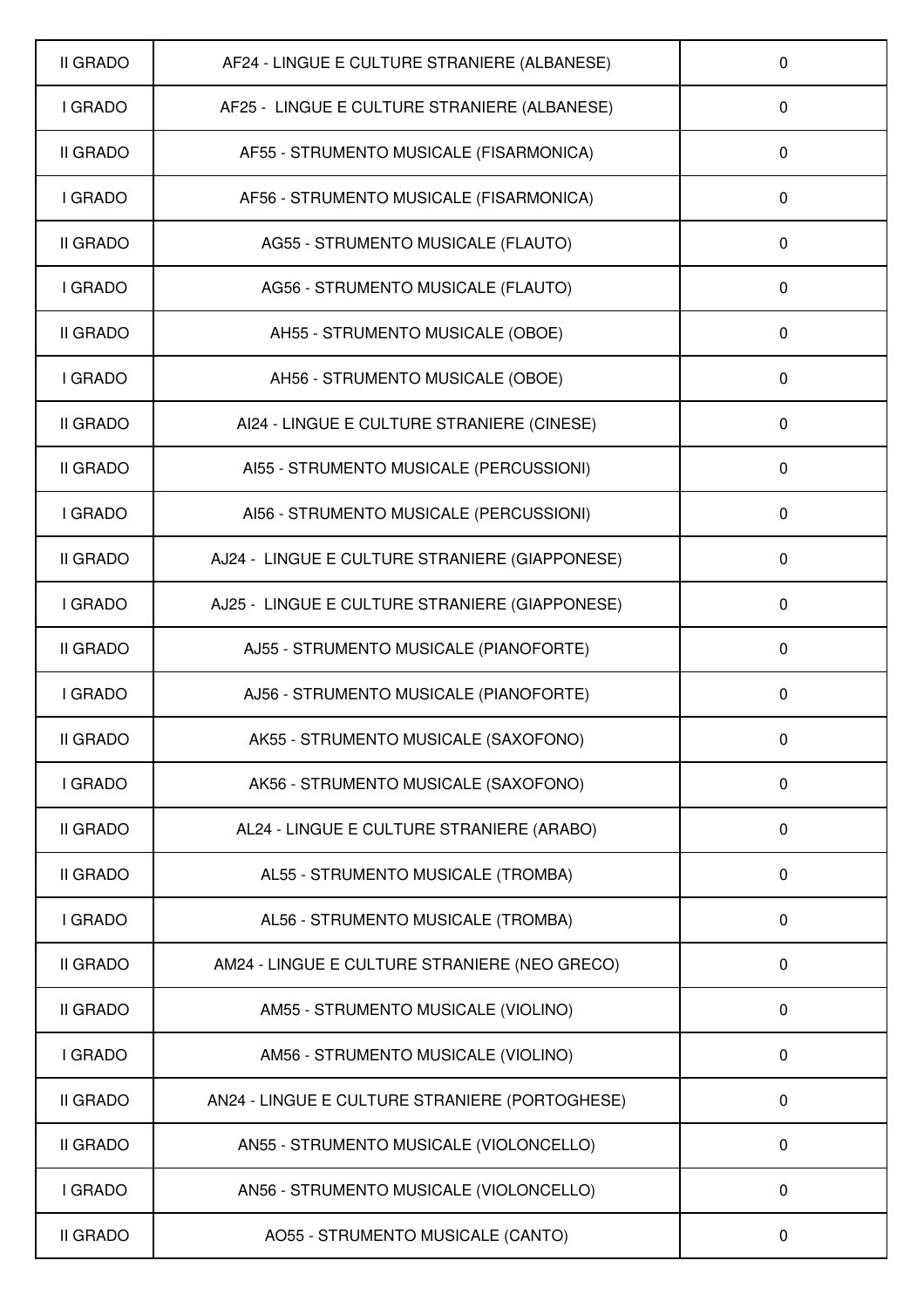| <b>II GRADO</b> | AP55 - STRUMENTO MUSICALE (CONTRABBASSO)                                              | 0              |
|-----------------|---------------------------------------------------------------------------------------|----------------|
| II GRADO        | AQ55 - STRUMENTO MUSICALE (ORGANO)                                                    | $\Omega$       |
| <b>II GRADO</b> | AR55 - STRUMENTO MUSICALE (TROMBONE)                                                  | $\mathbf 0$    |
| <b>II GRADO</b> | AS55 - STRUMENTO MUSICALE (VIOLA)                                                     | 0              |
| <b>II GRADO</b> | AT55 - STRUMENTO MUSICALE (TUBA)                                                      | $\mathbf 0$    |
| <b>II GRADO</b> | AU55 - STRUMENTO MUSICALE (CLAVICEMBALO)                                              | $\mathbf 0$    |
| II GRADO        | AV55 - STRUMENTO MUSICALE (MANDOLINO)                                                 | $\Omega$       |
| <b>II GRADO</b> | AW55 - STRUMENTO MUSICALE (FLAUTO)                                                    | $\mathbf{0}$   |
| II GRADO        | <b>B001 - ATTIVITA' PRATICHE SPECIALI</b>                                             | $\Omega$       |
| <b>II GRADO</b> | <b>B003 - LABORATORI DI FISICA</b>                                                    | $\mathbf 0$    |
| <b>II GRADO</b> | B006 - LABORATORIO DI ODONTOTECNICA                                                   | $\Omega$       |
| <b>II GRADO</b> | <b>B007 - LABORATORIO DI OTTICA</b>                                                   | $\mathbf 0$    |
| <b>II GRADO</b> | B008 - LABORATORI DI PRODUZIONE INDUSTRIALI ED ARTIGIANNALI<br><b>DELLA CERAMICA</b>  | $\Omega$       |
| <b>II GRADO</b> | B009 - LABORATORI DI SCIENZE E TECNOLOGIE AERONAUTICHE                                | $\Omega$       |
| <b>II GRADO</b> | B010 - LABORATORIO DI SCIENZE E TECNOLOGIE DELLE<br><b>COSTRUZIONI AEREONAUTICHE</b>  | $\Omega$       |
| <b>II GRADO</b> | B011 - LABORATORI DI SCIENZE E TECNOLOGIE AGRARIE                                     | 1              |
| <b>II GRADO</b> | B012 - LABORATORI DI SCIENZE E TECNOLOGIE CHIMICHE E<br><b>MICROBIOLOGICHE</b>        | $\overline{2}$ |
| II GRADO        | B014 - LABORATORI DI SCIENZE E TECNOLOGIE DELLE<br><b>COSTRUZIONI</b>                 | $\mathbf 0$    |
| II GRADO        | B015 - LABORATORI DI SCIENZE E TECNOLOGIE ELETTRICHE ED<br><b>ELETTRONICHE</b>        | $\mathbf 0$    |
| II GRADO        | B016 - LABORATORI DI SCIENZE E TECNOLOGIE INFORMATICHE                                | $\overline{2}$ |
| II GRADO        | B017 - LABORATORI DI SCIENZE E TECNOLOGIE MECCANICHE                                  | 1              |
| II GRADO        | B018 - LABORATORI DI SCIENZE E TECNOLOGIE TESSILI,<br>DELL'ABBIGLIAMENTO E DELLA MODA | $\mathbf 0$    |
| <b>II GRADO</b> | B019 - LABORATORI DI SERVIZI DI RICETTIVITA' ALBERGHIERA                              | $\mathbf 0$    |
| <b>II GRADO</b> | B020 - LABORATORI DI SERVIZI ENOGASTRONOMICI, SETTORE<br><b>CUCINA</b>                | $\mathbf 0$    |
| II GRADO        | B021 - LABORATORI DI SERVIZI ENOGASTRONOMICI, SETTORE SALA<br><b>E VENDITA</b>        | $\mathbf 0$    |
| II GRADO        | B022 - LABORATORI DI TECNOLOGIE E TECNICHE DELLE<br>COMUNICAZIONI MULTIMEDIALI        | $\mathbf 0$    |
| II GRADO        | B023 - LABORATORI PER I SERVIZI SOCIO-SANITARI                                        | $\mathbf 0$    |